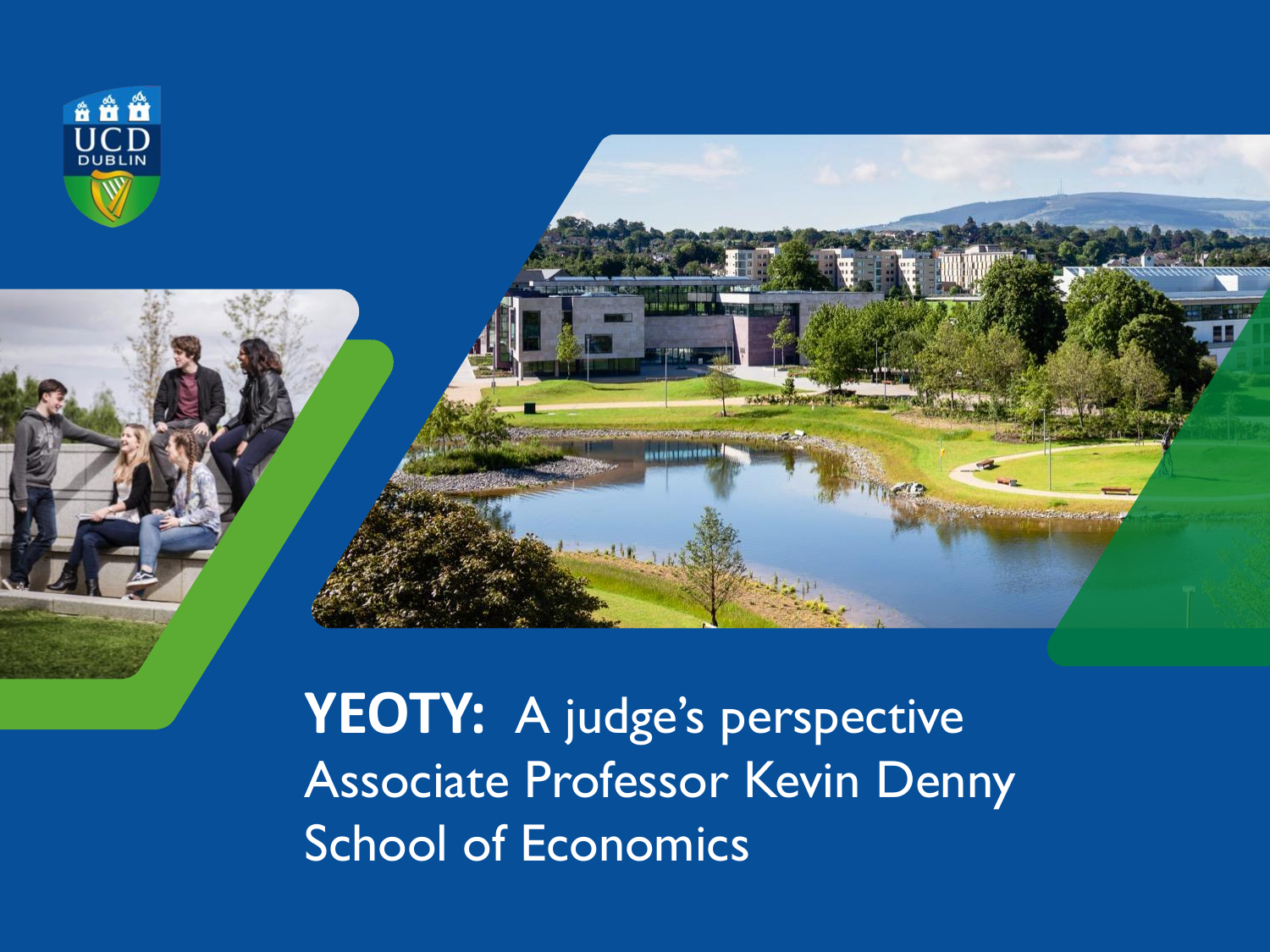## What is a good topic?

- A good topic is one you are interested in, that is feasible and that you can interest other people in – So convince the judges in your intro' that its important
- Common areas include the environment /climate change, finance, social media, inequality/poverty/homelessness, transport, health behaviours, gaming, sport, fast fashion, economic history, Covid19…
- A project is best centred around a question
- e.g. "Does X affect Y?" or "Why has Z increased?"

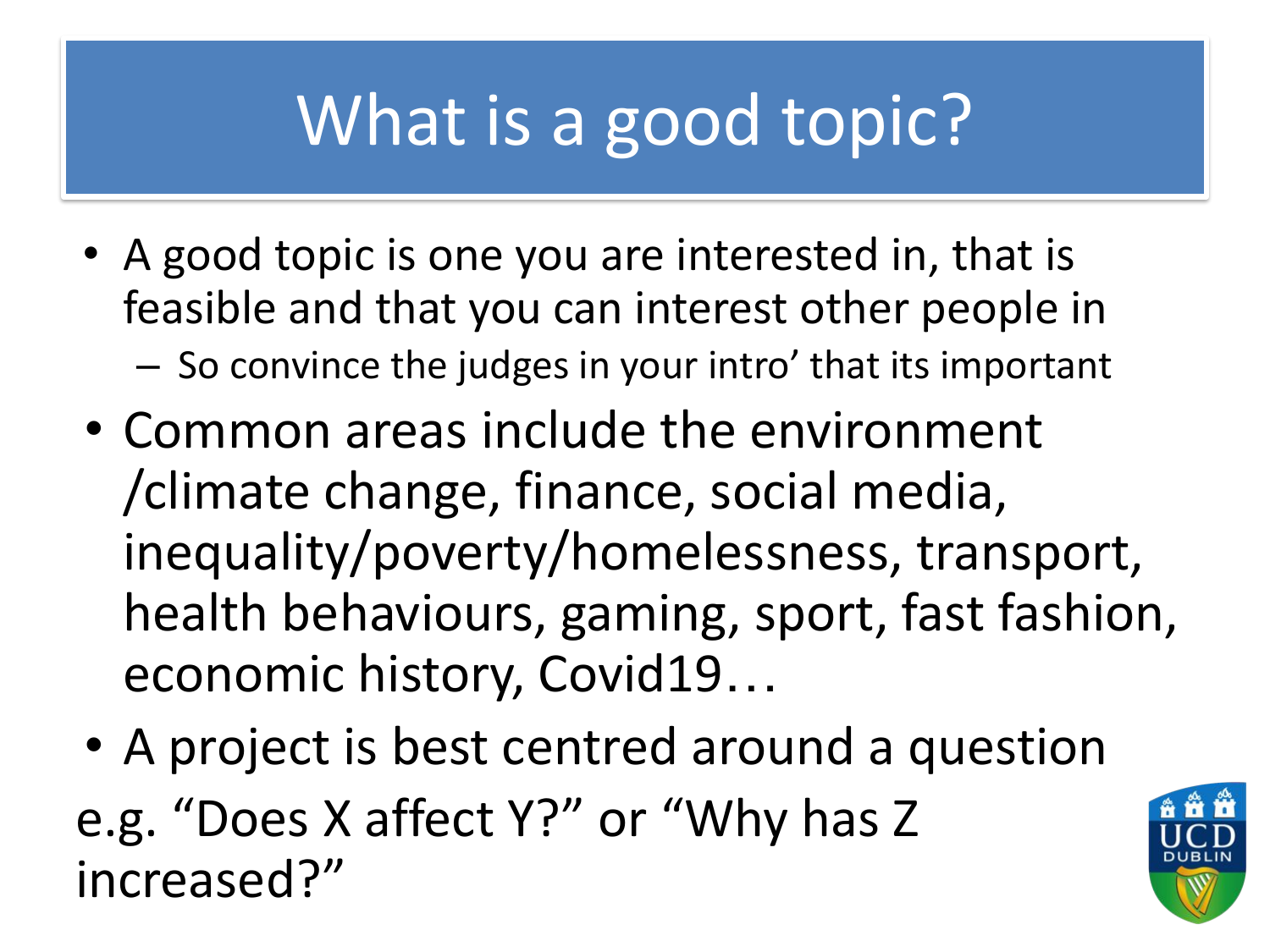## What do judges look for?

• Imagination & originality:

Choice of topics Methods: video, music, rap..

- Data collection & analysis e.g. experiments, surveys
- Use of appropriate terminology, graphs
- Attention to detail e.g. sources, references
- Its helpful to think of the project as being a narrative , telling a story

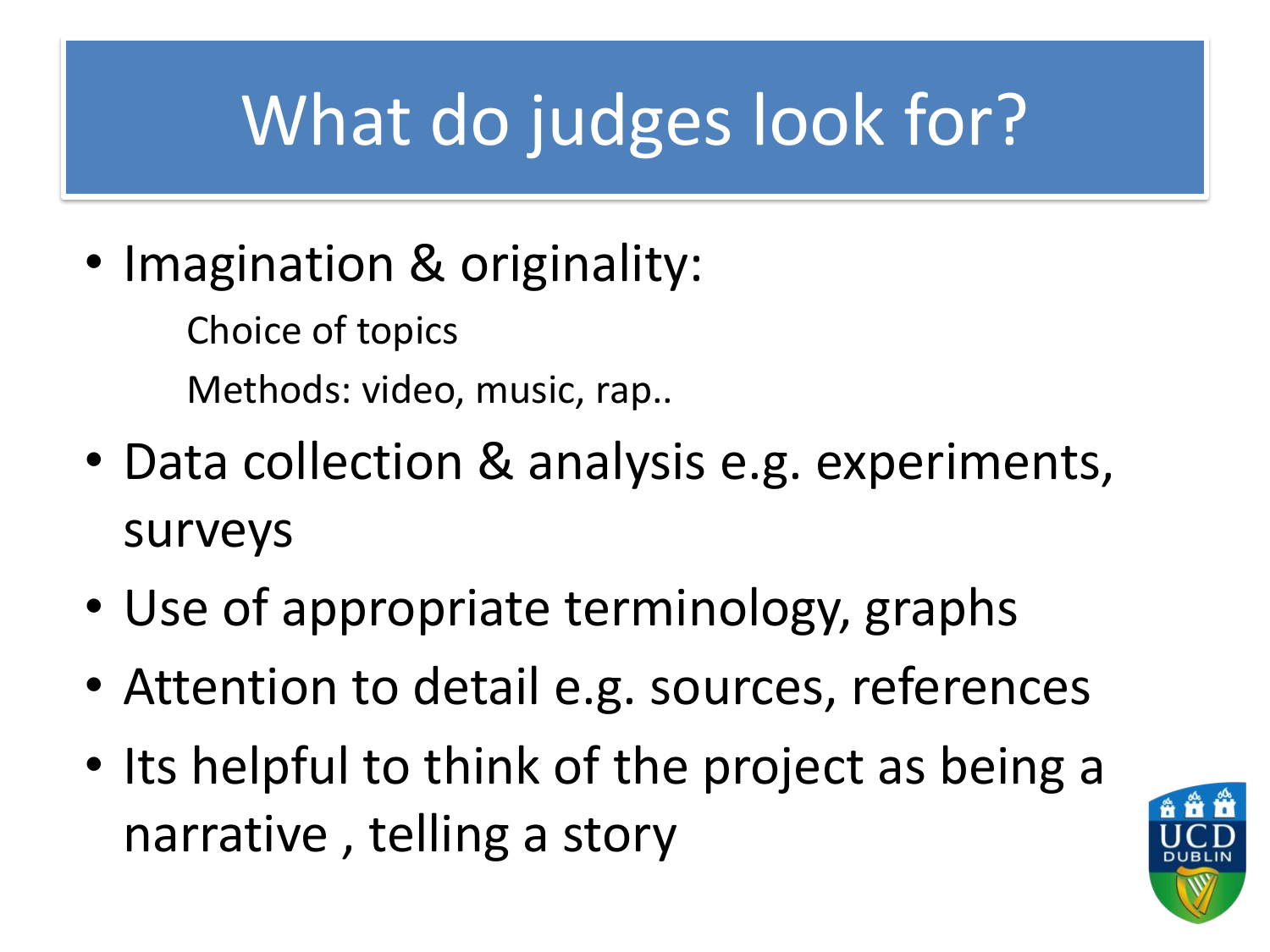## An easy example

"Climate change is the defining challenge that we face today"

"Addressing this will require reducing carbon emissions"

"A switch to electric vehicles is considered essential for this"

"Irish drivers have been slow to adapt"

"The government's policy following COP26 announced in November…"

"In my project , I will…"